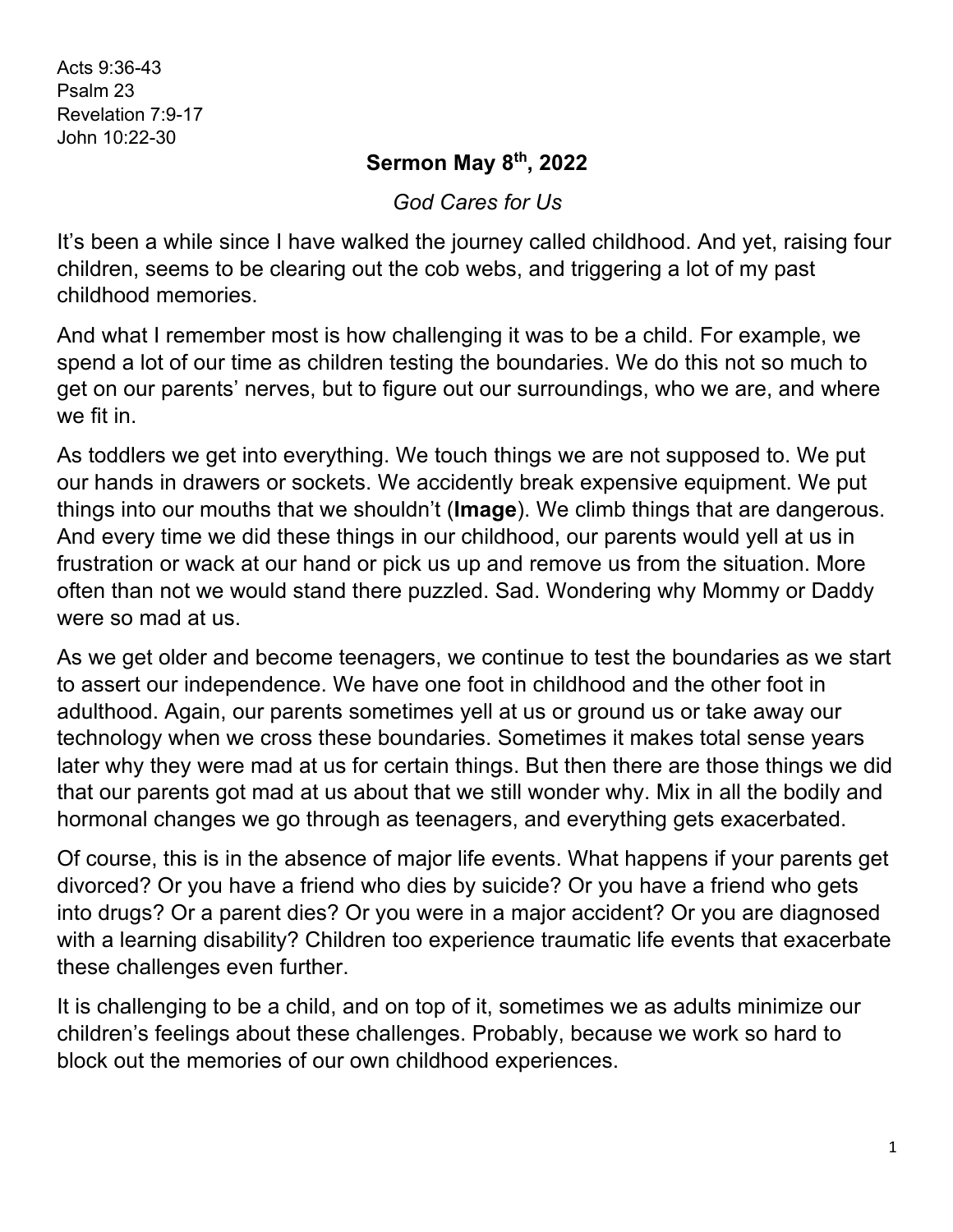Being a child is hard, and this is why it is so important, to have people in our lives to reassures us that we matter. That we are cared for. That we are precious in their eyes.

For the disciples, they are facing a lot of hardship for following Jesus. And this is having a toll on their faith. They need reassurance that God is there caring for them. That this persecution will come to an end. That they will experience God's healing and redemption for their lives and for their community. That they are precious in God's eyes.

So, Jesus reassures them that he is their shepherd caring for them (**Image**). Watching out for them. Offering them the gift of eternal life. Healing and redeeming them. Showing them through his words and his actions that they are precious in God's eyes.

Through these words, through Jesus' actions, Jesus reassures us that God is caring for us. That we are precious in God's eyes. That we will not perish. We will not be lost. That we will receive the gift of eternal life. We will receive God's healing and redemption for our lives and for our world.

Jesus reassures us that God is caring for us. And we experience this care through many different means.

For example, God gives us parents who care for us as we grow up in this world. And if our biological parents are unable to care for us in the way we need, often times God invites other adults into our lives who take on the role of parent. So, that we will receive the care we need.

So, we can grow up feeling loved. Feeling God's love for us. Being empowered by this love to love our own children. To love those God has brought into our lives to care for.

Today is Mother's Day. Today we recognize and celebrate those people in our lives who we see as our mother's (**Image**). People who by God's grace have cared for us over the years. Reassuring us that we are loved. That we are precious in God's eyes.

We can also experience this reassurance through God's word (**Image**). Not only in the gospel today, but also, in Psalm 23. A Psalm that has lifted us up time and time again. A Psalm we often recite at funerals or at the beds of those who are dying. A Psalm that reassures us that God walks with us through the darkest valleys of our lives. That no matter what challenges we face, we will dwell in the house of the lord forever. That we are precious in God's eyes.

We can experience this reassurance through the body of Christ, our family here at All Saints. When we face a challenge, our siblings in Christ come together to walk with us (**Image**). Through prayer. Through listening. Through worship like a funeral. Through